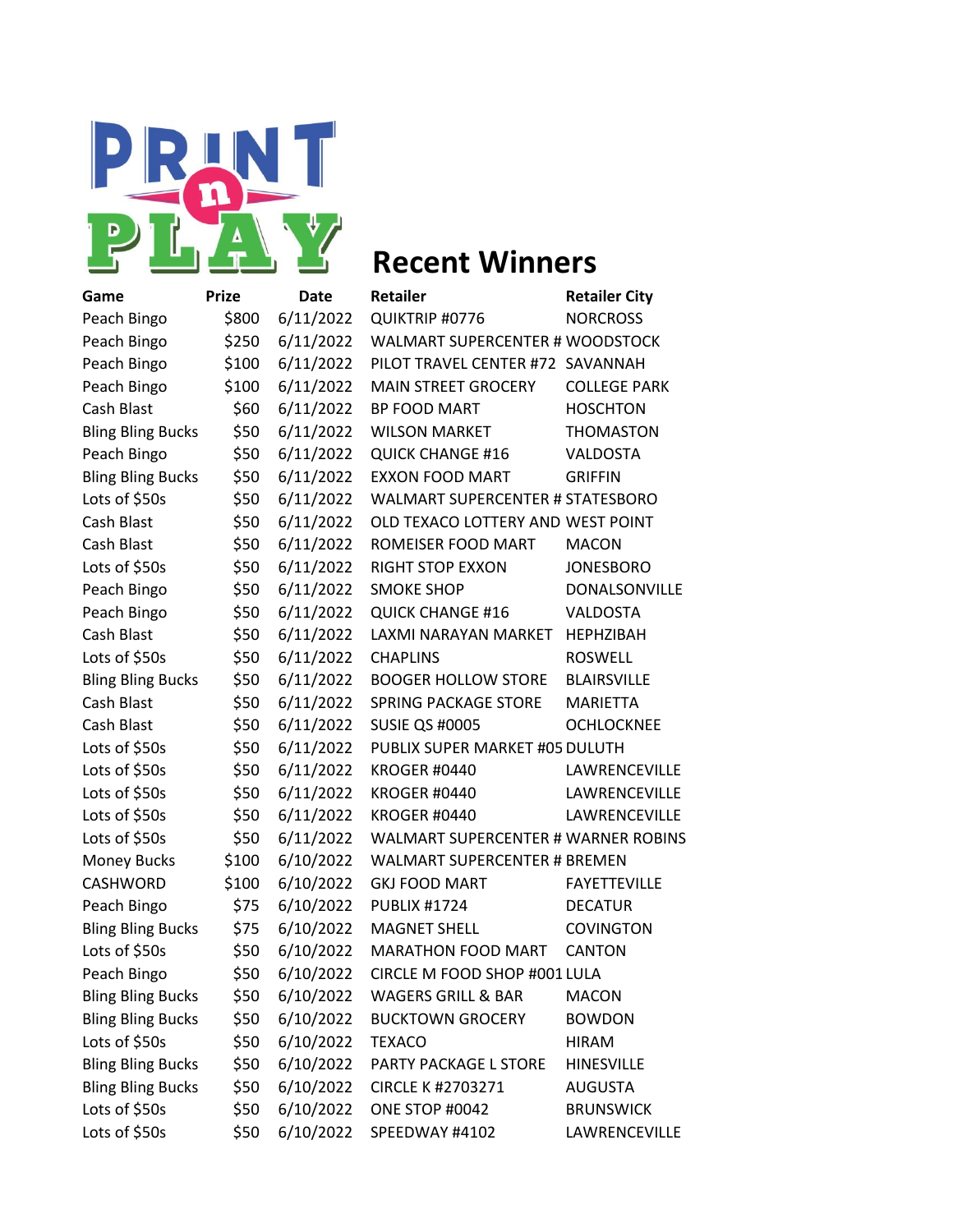| Electric 8s              | \$888 | 6/9/2022 | COLLINS CONVENIENCE STC TOCCOA          |                    |
|--------------------------|-------|----------|-----------------------------------------|--------------------|
| <b>Money Bucks</b>       | \$100 | 6/9/2022 | TAZ FOOD MART                           | RIVERDALE          |
| <b>Bling Bling Bucks</b> | \$50  | 6/9/2022 | <b>HUCKABY'S</b>                        | <b>BROOKS</b>      |
| Peach Bingo              | \$50  | 6/9/2022 | AMOCO FOOD STORE                        | <b>OGLETHORPE</b>  |
| Lots of \$50s            | \$50  | 6/9/2022 | FLASH FOODS #0089                       | LUDOWICI           |
| Cash Blast               | \$50  | 6/9/2022 | <b>IGA WOODBINE</b>                     | <b>WOODBINE</b>    |
| <b>Bling Bling Bucks</b> | \$50  | 6/9/2022 | <b>WILSON MARKET</b>                    | <b>THOMASTON</b>   |
| Cash Blast               | \$50  | 6/9/2022 | AMOCO FOOD STORE                        | <b>OGLETHORPE</b>  |
| Lots of \$50s            | \$50  | 6/9/2022 | AMOCO FOOD STORE                        | <b>OGLETHORPE</b>  |
| Lots of \$50s            | \$50  | 6/9/2022 | <b>SPRING PACKAGE STORE</b>             | <b>MARIETTA</b>    |
| Lots of \$50s            | \$50  | 6/9/2022 | <b>CHECK MAX OF GEORGIA</b>             | <b>GRIFFIN</b>     |
| Lots of \$50s            | \$50  | 6/9/2022 | ENMARKET #771                           | <b>GLENNVILLE</b>  |
| Lots of \$50s            | \$50  | 6/9/2022 | CHUS CONVENIENCE MART RICHMOND HILL     |                    |
| <b>Bling Bling Bucks</b> | \$50  | 6/9/2022 | <b>MIKE'S PACKAGE STORE</b>             | <b>BLACKSHEAR</b>  |
| <b>Bling Bling Bucks</b> | \$50  | 6/9/2022 | <b>MIKE'S PACKAGE STORE</b>             | <b>BLACKSHEAR</b>  |
| <b>Bling Bling Bucks</b> | \$50  | 6/9/2022 | <b>MIKE'S PACKAGE STORE</b>             | <b>BLACKSHEAR</b>  |
| Lots of \$50s            | \$50  | 6/9/2022 | QUIKTRIP #0829                          | <b>JASPER</b>      |
| Lots of \$50s            | \$50  | 6/9/2022 | QUIKTRIP #1720                          | GAINESVILLE        |
| Peach Bingo              | \$150 | 6/8/2022 | <b>OLDE TOWN BP</b>                     | <b>AUGUSTA</b>     |
| Peach Bingo              | \$75  | 6/8/2022 | <b>SUPER EXPRESS 2</b>                  | <b>AUGUSTA</b>     |
| Lots of \$50s            | \$50  | 6/8/2022 | RACETRAC #2468                          | <b>NORCROSS</b>    |
| Lots of \$50s            | \$50  | 6/8/2022 | ADENS MINIT MARKET #48 WAYCROSS         |                    |
| <b>Bling Bling Bucks</b> | \$50  | 6/8/2022 | <b>SUNRISE MARKET</b>                   | <b>ROSSVILLE</b>   |
| Lots of \$50s            | \$50  | 6/8/2022 | <b>SUNRISE MARKET</b>                   | <b>ROSSVILLE</b>   |
| Lots of \$50s            | \$50  | 6/8/2022 | <b>SHOP RITE</b>                        | <b>AMERICUS</b>    |
| Peach Bingo              | \$50  | 6/8/2022 | <b>FAVORITE MARKET #3620</b>            | <b>DALTON</b>      |
| <b>Bling Bling Bucks</b> | \$50  | 6/8/2022 | 3D FOOD MART                            | <b>MCDONOUGH</b>   |
| Cash Blast               | \$50  | 6/8/2022 | <b>SOLO SHOP</b>                        | <b>COLUMBUS</b>    |
| Lots of \$50s            | \$50  | 6/8/2022 | <b>CITGO FOOD MART</b>                  | <b>ATLANTA</b>     |
| Lots of \$50s            | \$50  | 6/8/2022 | 221 QUICK STOP                          | <b>HAZLEHURST</b>  |
| Lots of \$50s            | \$50  | 6/8/2022 | HIRAM FOOD & FUEL                       | <b>HIRAM</b>       |
| Lots of \$50s            | \$50  | 6/8/2022 | <b>WALMART SUPERCENTER # SNELLVILLE</b> |                    |
| <b>Bling Bling Bucks</b> | \$50  | 6/8/2022 | <b>SUPER MINI MART</b>                  | <b>AUGUSTA</b>     |
| Cash Blast               | \$50  | 6/8/2022 | <b>SMOKE SHOP</b>                       | DONALSONVILLE      |
| <b>Bling Bling Bucks</b> | \$50  | 6/8/2022 | <b>KROGER #0491</b>                     | <b>ATLANTA</b>     |
| Lots of \$50s            | \$50  | 6/8/2022 | SHELL AT JODECO                         | <b>STOCKBRIDGE</b> |
| <b>Bling Bling Bucks</b> | \$50  | 6/8/2022 | CIRCLE M FOOD SHOP #004 JEFFERSON       |                    |
| <b>Bling Bling Bucks</b> | \$50  | 6/8/2022 | <b>DIXVILLE FOOD STORE</b>              | <b>BRUNSWICK</b>   |
| Cash Blast               | \$50  | 6/8/2022 | <b>DIXVILLE FOOD STORE</b>              | <b>BRUNSWICK</b>   |
| Cash Blast               | \$50  | 6/8/2022 | DIXVILLE FOOD STORE                     | <b>BRUNSWICK</b>   |
| <b>Bling Bling Bucks</b> | \$50  | 6/8/2022 | SHELL FOOD MART                         | <b>GRIFFIN</b>     |
| Peach Bingo              | \$250 | 6/7/2022 | C AND M GROCERY STORE                   | <b>AUGUSTA</b>     |
| Peach Bingo              | \$200 | 6/7/2022 | <b>COLLINS CORNER</b>                   | <b>ACWORTH</b>     |
| CASHWORD                 | \$100 | 6/7/2022 | JACKIE FOOD MART                        | <b>WRENS</b>       |
| Cash Blast               | \$100 | 6/7/2022 | AMOCO FOOD STORE                        | <b>OGLETHORPE</b>  |
| Cash Blast               | \$100 | 6/7/2022 | <b>EXXON FOOD MART</b>                  | <b>MACON</b>       |
| Peach Bingo              | \$100 | 6/7/2022 | PRESTO BP FOOD MART                     | COMMERCE           |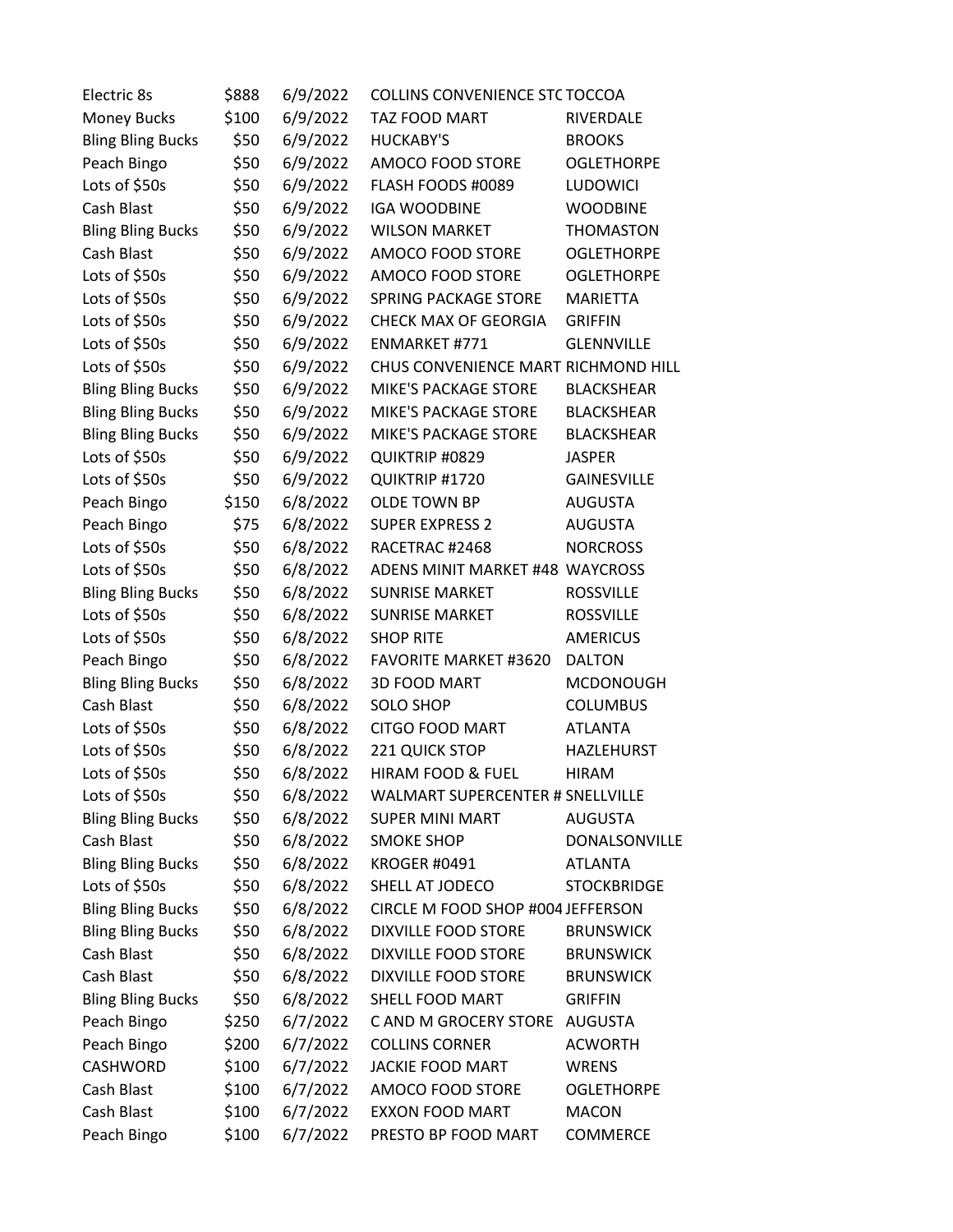| <b>Bling Bling Bucks</b> | \$75  | 6/7/2022 | <b>3D FOOD MART</b>               | <b>MCDONOUGH</b>      |
|--------------------------|-------|----------|-----------------------------------|-----------------------|
| Peach Bingo              | \$75  | 6/7/2022 | <b>VALUE MART</b>                 | <b>WINDER</b>         |
| Cash Blast               | \$50  | 6/7/2022 | OLD TEXACO LOTTERY AND WEST POINT |                       |
| Lots of \$50s            | \$50  | 6/7/2022 | <b>SMOKE SHOP</b>                 | DONALSONVILLE         |
| <b>Bling Bling Bucks</b> | \$50  | 6/7/2022 | <b>COIN LAUNDRY</b>               | <b>GAINESVILLE</b>    |
| <b>Bling Bling Bucks</b> | \$50  | 6/7/2022 | <b>SPRING PACKAGE STORE</b>       | <b>MARIETTA</b>       |
| Lots of \$50s            | \$50  | 6/7/2022 | PARKERS #51                       | <b>VIDALIA</b>        |
| <b>Bling Bling Bucks</b> | \$50  | 6/7/2022 | SHELL FOOD MART                   | <b>COLUMBUS</b>       |
| Lots of \$50s            | \$50  | 6/7/2022 | PRIME CHEVRON                     | <b>ATLANTA</b>        |
| Cash Blast               | \$50  | 6/7/2022 | <b>SOLO SHOP</b>                  | <b>COLUMBUS</b>       |
| Lots of \$50s            | \$50  | 6/7/2022 | <b>CIRCLE K STORES #6713</b>      | <b>COLUMBUS</b>       |
| <b>Bling Bling Bucks</b> | \$50  | 6/7/2022 | <b>GREENVILLE FOOD MART</b>       | LAGRANGE              |
| <b>Bling Bling Bucks</b> | \$50  | 6/7/2022 | <b>CROSSROAD QUICK STOP</b>       | <b>VILLA RICA</b>     |
| <b>Bling Bling Bucks</b> | \$50  | 6/7/2022 | <b>MIKE'S PACKAGE STORE</b>       | <b>BLACKSHEAR</b>     |
| Lots of \$50s            | \$50  | 6/7/2022 | <b>MIDGET MARKET</b>              | <b>WINSTON</b>        |
| Lots of \$50s            | \$50  | 6/7/2022 | NAYYAR 76 MANAGEMENT COLUMBUS     |                       |
| Peach Bingo              | \$150 | 6/6/2022 | LUCKY STOP FOOD MART              | <b>THOMSON</b>        |
| <b>Bling Bling Bucks</b> | \$75  | 6/6/2022 | <b>CITGO EXPRESS 2</b>            | <b>MADISON</b>        |
| <b>Bling Bling Bucks</b> | \$75  | 6/6/2022 | COLISEUM                          | <b>AUGUSTA</b>        |
| Electric 8s              | \$58  | 6/6/2022 | <b>SAUTEE EXPRESS</b>             | SAUTEE                |
| Lots of \$50s            | \$50  | 6/6/2022 | RINGGOLD GROCERY                  | <b>GRIFFIN</b>        |
| Peach Bingo              | \$50  | 6/6/2022 | <b>COCHRAN BAIT &amp; TACKLE</b>  | <b>COCHRAN</b>        |
| Lots of \$50s            | \$50  | 6/6/2022 | <b>SUNRISE MARKET</b>             | <b>ROSSVILLE</b>      |
| <b>Bling Bling Bucks</b> | \$50  | 6/6/2022 | <b>SUNRISE MARKET</b>             | <b>ROSSVILLE</b>      |
| Cash Blast               | \$50  | 6/6/2022 | QUIKTRIP #0803                    | <b>ROSWELL</b>        |
| <b>Bling Bling Bucks</b> | \$50  | 6/6/2022 | NORTH ROME LIQUOR STOI ROME       |                       |
| Lots of \$50s            | \$50  | 6/6/2022 | <b>CIRCLE K #5376</b>             | <b>BRUNSWICK</b>      |
| Cash Blast               | \$50  | 6/6/2022 | PUBLIX SUPER MARKET #06 MARIETTA  |                       |
| Peach Bingo              | \$50  | 6/6/2022 | PUMP N GO                         | SAVANNAH              |
| <b>Bling Bling Bucks</b> | \$50  | 6/6/2022 | SHELL FOOD MART                   | <b>LITHIA SPRINGS</b> |
| Cash Blast               | \$50  | 6/6/2022 | <b>EXXON FOOD MART</b>            | <b>MACON</b>          |
| Lots of \$50s            | \$50  | 6/6/2022 | SHELL FOOD MART                   | <b>LITHIA SPRINGS</b> |
| Lots of \$50s            | \$50  | 6/6/2022 | NORTH ROME LIQUOR STOI ROME       |                       |
| Cash Blast               | \$50  | 6/6/2022 | <b>LUCKY CORNER</b>               | <b>NASHVILLE</b>      |
| Peach Bingo              | \$50  | 6/6/2022 | <b>ROME MINI MART</b>             | <b>ROME</b>           |
| Slots of Fun             | \$250 | 6/5/2022 | RACETRAC #0247                    | <b>MARIETTA</b>       |
| <b>Money Bucks</b>       | \$100 | 6/5/2022 | WALMART SUPERCENTER # ATLANTA     |                       |
| <b>Money Bucks</b>       | \$100 | 6/5/2022 | PAPIE NASH AMOCO/BP               | <b>HAMPTON</b>        |
| <b>Bling Bling Bucks</b> | \$50  | 6/5/2022 | RACETRAC #0633                    | <b>SMYRNA</b>         |
| Slots of Fun             | \$50  | 6/5/2022 | <b>IGA WOODBINE</b>               | <b>WOODBINE</b>       |
| <b>Bling Bling Bucks</b> | \$50  | 6/5/2022 | PARKERS #60                       | <b>HINESVILLE</b>     |
| Lots of \$50s            | \$50  | 6/5/2022 | <b>SUPER STOP</b>                 | <b>DUBLIN</b>         |
| <b>Bling Bling Bucks</b> | \$50  | 6/5/2022 | FRIENDS CUMMING GRILL             | <b>CUMMING</b>        |
| Peach Bingo              | \$50  | 6/5/2022 | <b>QUICK CHANGE #16</b>           | VALDOSTA              |
| Lots of \$50s            | \$50  | 6/5/2022 | PUBLIX SUPER MARKET #05 ATLANTA   |                       |
| <b>Bling Bling Bucks</b> | \$50  | 6/5/2022 | DOUBLE D FAST FOOD                | <b>AMERICUS</b>       |
| Lots of \$50s            | \$50  | 6/5/2022 | <b>QUICK IN FOODSTORE</b>         | <b>DUBLIN</b>         |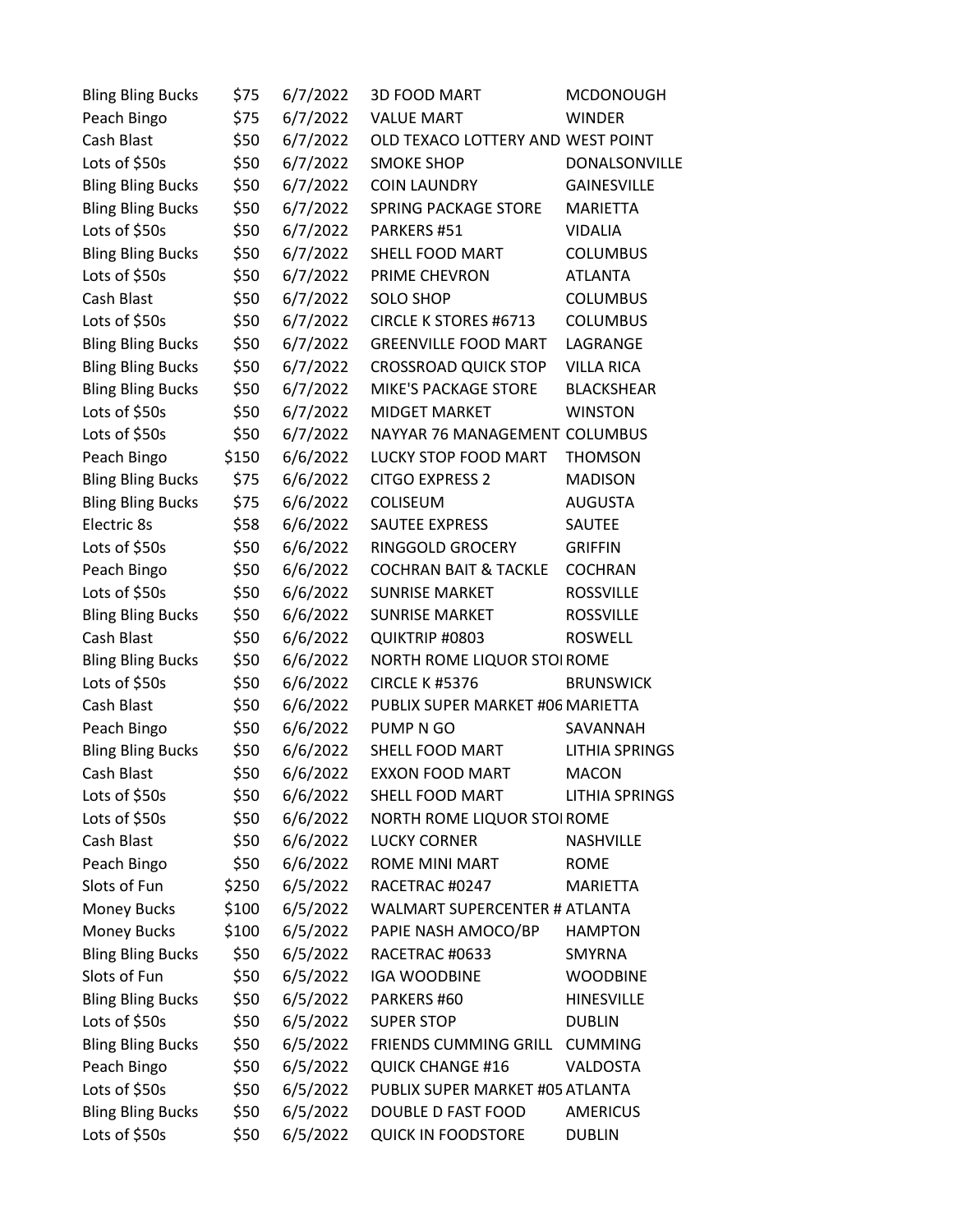| <b>Bling Bling Bucks</b> | \$50  | 6/5/2022 | M & M MINI FOOD MART                | <b>FORTSON</b>      |
|--------------------------|-------|----------|-------------------------------------|---------------------|
| Peach Bingo              | \$50  | 6/5/2022 | REED CREEK NEIGHBORHOC HARTWELL     |                     |
| Lots of \$50s            | \$50  | 6/5/2022 | JET FOOD STORE #0005                | WAYNESBORO          |
| Lots of \$50s            | \$50  | 6/5/2022 | FRIENDLY EXPRESS #101               | <b>TIFTON</b>       |
| Lots of \$50s            | \$50  | 6/5/2022 | <b>CIRCLE K STORE #3502</b>         | <b>DALTON</b>       |
| Peach Bingo              | \$150 | 6/4/2022 | SHRIJI CONVENIENCE                  | LEARY               |
| <b>Bling Bling Bucks</b> | \$100 | 6/4/2022 | MAGIC FOOD MART                     | <b>JONESBORO</b>    |
| <b>Bling Bling Bucks</b> | \$75  | 6/4/2022 | MARATHON HWY 92 MOUI DOUGLASVILLE   |                     |
| <b>Bling Bling Bucks</b> | \$75  | 6/4/2022 | TIGERMARKET 41050H                  | CHICKAMAUGA         |
| Peach Bingo              | \$75  | 6/4/2022 | DECATUR STATION FOOD IN DECATUR     |                     |
| Cash Blast               | \$60  | 6/4/2022 | <b>GLORIAS CORNER</b>               | <b>ELBERTON</b>     |
| Cash Blast               | \$60  | 6/4/2022 | <b>WCs MINIT MART</b>               | <b>FORSYTH</b>      |
| Lots of \$50s            | \$50  | 6/4/2022 | <b>FOOD MART</b>                    | CANTON              |
| Cash Blast               | \$50  | 6/4/2022 | CITGO FOOD MART                     | <b>ATLANTA</b>      |
| Lots of \$50s            | \$50  | 6/4/2022 | <b>GARY'S MINI MART</b>             | SYLVANIA            |
| Cash Blast               | \$50  | 6/4/2022 | <b>EXXON FOOD MART</b>              | <b>MACON</b>        |
| Lots of \$50s            | \$50  | 6/4/2022 | RACETRAC #0118                      | <b>JASPER</b>       |
| Lots of \$50s            | \$50  | 6/4/2022 | <b>FAVORITE MARKET #3616</b>        | <b>DALTON</b>       |
| Peach Bingo              | \$800 | 6/3/2022 | <b>CORNERSTONE BP</b>               | YOUNG HARRIS        |
| CASHWORD                 | \$100 | 6/3/2022 | <b>MARATHON FOOD MART</b>           | <b>CANTON</b>       |
| Peach Bingo              | \$100 | 6/3/2022 | <b>COCHRAN BAIT &amp; TACKLE</b>    | <b>COCHRAN</b>      |
| Peach Bingo              | \$75  | 6/3/2022 | DALTON QUICK MART                   | <b>DALTON</b>       |
| <b>Bling Bling Bucks</b> | \$50  | 6/3/2022 | <b>HUCKABY'S</b>                    | <b>BROOKS</b>       |
| <b>Bling Bling Bucks</b> | \$50  | 6/3/2022 | <b>HUCKABY'S</b>                    | <b>BROOKS</b>       |
| Lots of \$50s            | \$50  | 6/3/2022 | RONS FOOD MART                      | <b>FORT VALLEY</b>  |
| <b>Bling Bling Bucks</b> | \$50  | 6/3/2022 | <b>EXXON FOOD MART</b>              | <b>GRIFFIN</b>      |
| Lots of \$50s            | \$50  | 6/3/2022 | <b>SUNRISE MARKET</b>               | <b>ROSSVILLE</b>    |
| <b>Bling Bling Bucks</b> | \$50  | 6/3/2022 | <b>STOP N BUY</b>                   | BAINBRIDGE          |
| Cash Blast               | \$50  | 6/3/2022 | <b>ONE STOP</b>                     | VALDOSTA            |
| Cash Blast               | \$50  | 6/3/2022 | <b>SPRING PACKAGE STORE</b>         | <b>MARIETTA</b>     |
| <b>Bling Bling Bucks</b> | \$50  | 6/3/2022 | <b>RAYMOND EXPRESS</b>              | <b>NEWNAN</b>       |
| Cash Blast               | \$50  | 6/3/2022 | <b>ONE STOP</b>                     | VALDOSTA            |
| Lots of \$50s            | \$50  | 6/3/2022 | <b>JAS FOOD MART</b>                | <b>ROSSVILLE</b>    |
| Cash Blast               | \$50  | 6/3/2022 | MIKE'S PACKAGE STORE                | <b>BLACKSHEAR</b>   |
| Lots of \$50s            | \$50  | 6/3/2022 | RACETRAC #0621                      | <b>OAKWOOD</b>      |
| Lots of \$50s            | \$50  | 6/3/2022 | <b>JDS TOBACCO OUTLET</b>           | COMMERCE            |
| <b>Bling Bling Bucks</b> | \$50  | 6/3/2022 | <b>TOPPS BAR &amp; GRILL</b>        | <b>DOUGLASVILLE</b> |
| Peach Bingo              | \$50  | 6/3/2022 | <b>SUMMIT NO 34</b>                 | <b>COLUMBUS</b>     |
| <b>Bling Bling Bucks</b> | \$50  | 6/3/2022 | LOTTO FOOD MART                     | CEDARTOWN           |
| Lots of \$50s            | \$50  | 6/3/2022 | <b>CHEVRON FOOD MART</b>            | LAWRENCEVILLE       |
| Lots of \$50s            | \$50  | 6/3/2022 | <b>MARKET STREET</b>                | <b>DALTON</b>       |
| <b>Money Bucks</b>       | \$100 | 6/2/2022 | <b>SMOKE SHOP</b>                   | DONALSONVILLE       |
| <b>Money Bucks</b>       | \$100 | 6/2/2022 | <b>COOLEDGE CHEVRON STOR TUCKER</b> |                     |
| Peach Bingo              | \$100 | 6/2/2022 | <b>ENMARK STATION #0360</b>         | SAVANNAH            |
| <b>Bling Bling Bucks</b> | \$75  | 6/2/2022 | <b>INGLES #0098</b>                 | <b>BLAIRSVILLE</b>  |
| Peach Bingo              | \$75  | 6/2/2022 | <b>MIKE'S PACKAGE STORE</b>         | <b>BLACKSHEAR</b>   |
| Peach Bingo              | \$75  | 6/2/2022 | <b>QUICK PANTRY</b>                 | <b>WINDER</b>       |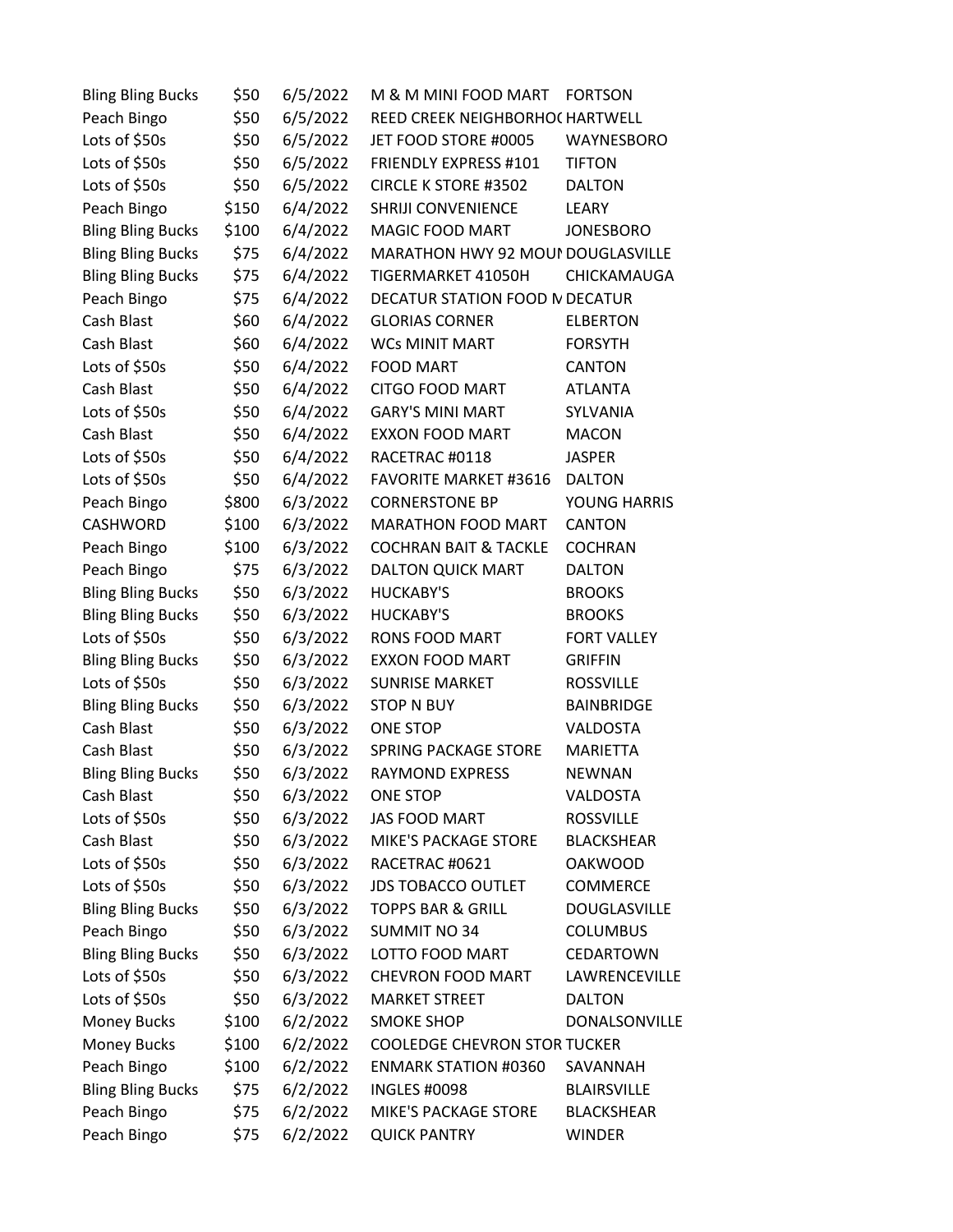| Peach Bingo              | \$75  | 6/2/2022  | <b>PRICE GAINESVILLE</b>             | <b>GAINESVILLE</b>    |
|--------------------------|-------|-----------|--------------------------------------|-----------------------|
| <b>Bling Bling Bucks</b> | \$75  | 6/2/2022  | WALMART SUPERCENTER # LOVEJOY        |                       |
| <b>Bling Bling Bucks</b> | \$50  | 6/2/2022  | T. J. FOODS                          | <b>FAIRMOUNT</b>      |
| Lots of \$50s            | \$50  | 6/2/2022  | AMOCO FOOD STORE                     | <b>OGLETHORPE</b>     |
| Cash Blast               | \$50  | 6/2/2022  | AP FOOD MART                         | <b>CEDAR SPRINGS</b>  |
| Lots of \$50s            | \$50  | 6/2/2022  | <b>JUNIOR FOOD STORE</b>             | <b>VILLA RICA</b>     |
| <b>Bling Bling Bucks</b> | \$50  | 6/2/2022  | THE CORNER STORE                     | PINE MOUNTAIN         |
| <b>Bling Bling Bucks</b> | \$50  | 6/2/2022  | VALERO FOOD MART                     | <b>MANCHESTER</b>     |
| Cash Blast               | \$50  | 6/2/2022  | MIKE'S PACKAGE STORE                 | <b>BLACKSHEAR</b>     |
| Lots of \$50s            | \$50  | 6/2/2022  | <b>KROGER #0420</b>                  | <b>NEWNAN</b>         |
| <b>Bling Bling Bucks</b> | \$50  | 6/2/2022  | PACE STREET BP                       | <b>COVINGTON</b>      |
| Peach Bingo              | \$250 | 6/1/2022  | <b>FOOD MART</b>                     | <b>DECATUR</b>        |
| Peach Bingo              | \$200 | 6/1/2022  | <b>QUIKTRIP #833</b>                 | <b>CONYERS</b>        |
| Peach Bingo              | \$150 | 6/1/2022  | LAGRANGE FOOD MART                   | LAGRANGE              |
| Peach Bingo              | \$150 | 6/1/2022  | GAS N GO                             | VALDOSTA              |
| Peach Bingo              | \$100 | 6/1/2022  | <b>BOSTON FOOD NART</b>              | <b>BOSTON</b>         |
| Cash Blast               | \$100 | 6/1/2022  | EXXON FOOD MART                      | <b>GRIFFIN</b>        |
| Cash Blast               | \$60  | 6/1/2022  | AMOCO FOOD STORE                     | <b>OGLETHORPE</b>     |
| Lots of \$50s            | \$50  | 6/1/2022  | <b>SUNRISE MARKET</b>                | <b>ROSSVILLE</b>      |
| Lots of \$50s            | \$50  | 6/1/2022  | <b>KROGER #0449</b>                  | <b>STONE MOUNTAIN</b> |
| <b>Bling Bling Bucks</b> | \$50  | 6/1/2022  | QUIKTRIP #0764                       | LAWRENCEVILLE         |
| <b>Bling Bling Bucks</b> | \$50  | 6/1/2022  | HUCKABY'S                            | <b>BROOKS</b>         |
| Cash Blast               | \$50  | 6/1/2022  | MIKE'S PACKAGE STORE                 | <b>BLACKSHEAR</b>     |
| <b>Bling Bling Bucks</b> | \$50  | 6/1/2022  | MIKE'S PACKAGE STORE                 | <b>BLACKSHEAR</b>     |
| Peach Bingo              | \$50  | 6/1/2022  | STOP 2 GO SHELL                      | KENNESAW              |
| Lots of \$50s            | \$50  | 6/1/2022  | EXPRESS MART #0005                   | CLEVELAND             |
| <b>Bling Bling Bucks</b> | \$50  | 6/1/2022  | <b>COIN LAUNDRY</b>                  | <b>GAINESVILLE</b>    |
| Cash Blast               | \$50  | 6/1/2022  | <b>WALMART SUPERCENTER # AUGUSTA</b> |                       |
| Lots of \$50s            | \$50  | 6/1/2022  | RACETRAC #0192                       | <b>FAYETTEVILLE</b>   |
| <b>Bling Bling Bucks</b> | \$50  | 6/1/2022  | <b>TOPPS BAR &amp; GRILL</b>         | DOUGLASVILLE          |
| Lots of \$50s            | \$50  | 6/1/2022  | <b>FAVORITE MARKET #3620</b>         | <b>DALTON</b>         |
| Peach Bingo              | \$150 | 5/31/2022 | SHELL FOOD MART                      | <b>ELLENWOOD</b>      |
| <b>Money Bucks</b>       | \$100 | 5/31/2022 | A A FOOD MART                        | <b>ZEBULON</b>        |
| <b>Bling Bling Bucks</b> | \$50  | 5/31/2022 | HUCKABY'S                            | <b>BROOKS</b>         |
| Lots of \$50s            | \$50  | 5/31/2022 | <b>JOJO MARKET INC</b>               | <b>EUHARLEE</b>       |
| Lots of \$50s            | \$50  | 5/31/2022 | <b>MARATHON FOOD MART</b>            | <b>JONESBORO</b>      |
| Lots of \$50s            | \$50  | 5/31/2022 | WALTER F GEORGE VFW PC HINESVILLE    |                       |
| Cash Blast               | \$50  | 5/31/2022 | <b>MIKE'S PACKAGE STORE</b>          | <b>BLACKSHEAR</b>     |
| Lots of \$50s            | \$50  | 5/31/2022 | <b>DUNNS QUICK STOP #2</b>           | ARAGON                |
| Peach Bingo              | \$800 | 5/30/2022 | <b>JAS FOOD MART</b>                 | <b>ROSSVILLE</b>      |
| Peach Bingo              | \$200 | 5/30/2022 | REDBUD BP INC                        | CALHOUN               |
| Money Bucks              | \$100 | 5/30/2022 | ONE STOP                             | <b>VALDOSTA</b>       |
| Peach Bingo              | \$75  | 5/30/2022 | <b>MONTI FOOD MART</b>               | <b>MONTICELLO</b>     |
| Peach Bingo              | \$75  | 5/30/2022 | ROGERS PACKAGE STORE                 | <b>COLUMBUS</b>       |
| Lots of \$50s            | \$50  | 5/30/2022 | <b>CORNERSTONE CHEVRON</b>           | <b>FAYETTEVILLE</b>   |
| <b>Bling Bling Bucks</b> | \$50  | 5/30/2022 | MARATHON HWY 92 MOUI DOUGLASVILLE    |                       |
| <b>Bling Bling Bucks</b> | \$50  | 5/30/2022 | WALMART SUPERCENTER # ATLANTA        |                       |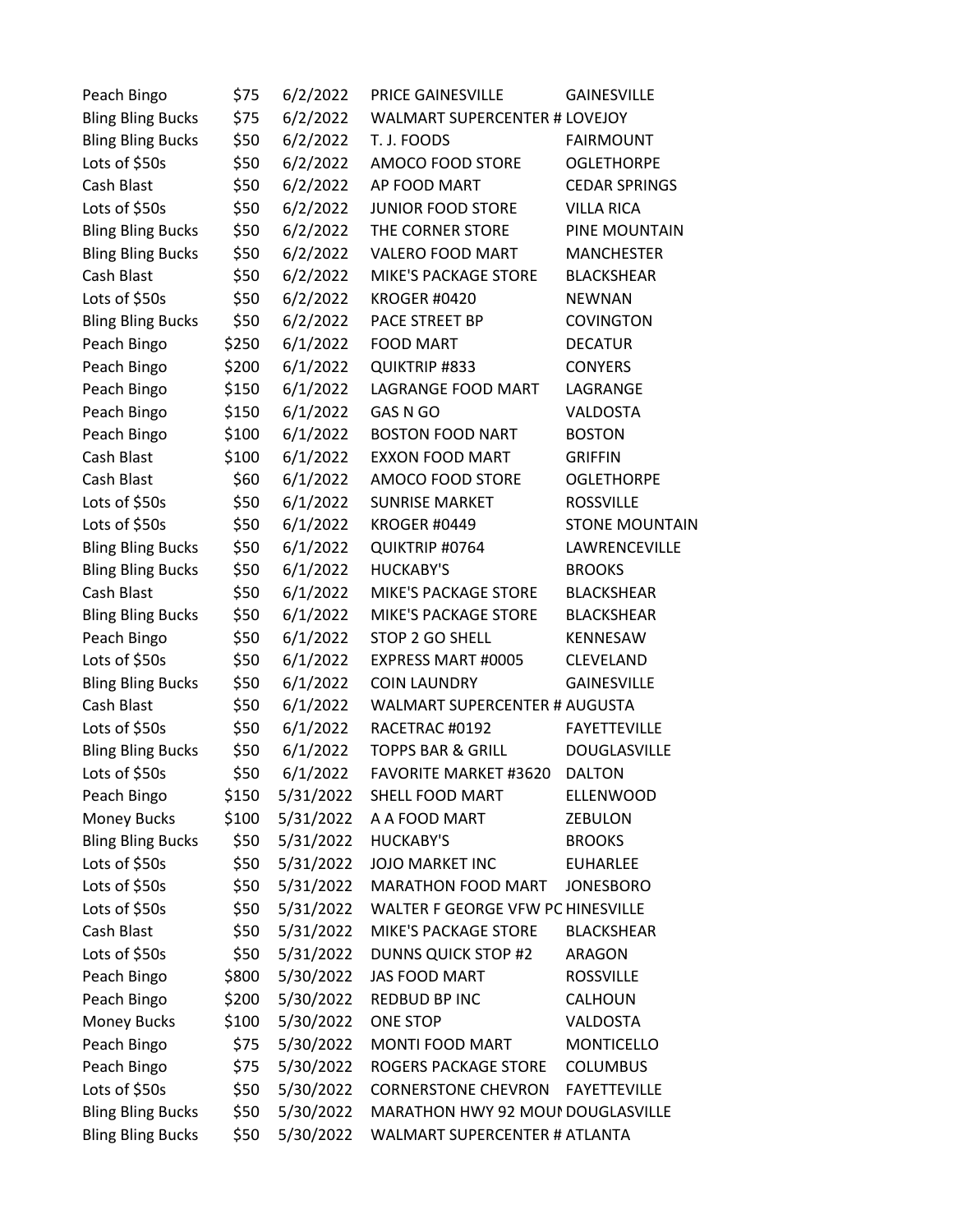| <b>Bling Bling Bucks</b> | \$50  | 5/30/2022 | <b>INGLES #0484</b>                  | <b>EATONTON</b>      |
|--------------------------|-------|-----------|--------------------------------------|----------------------|
| Lots of \$50s            | \$50  | 5/30/2022 | <b>KROGER #0389</b>                  | <b>NORCROSS</b>      |
| Lots of \$50s            | \$50  | 5/30/2022 | <b>FAVORITE MARKET #3620</b>         | <b>DALTON</b>        |
| <b>Bling Bling Bucks</b> | \$50  | 5/30/2022 | CIRCLE M FOOD SHOP #003 ATLANTA      |                      |
| Cash Blast               | \$50  | 5/30/2022 | CIRCLE M FOOD SHOP #003 ATLANTA      |                      |
| Peach Bingo              | \$250 | 5/29/2022 | PUBLIX SUPER MARKET #10 ATLANTA      |                      |
| Peach Bingo              | \$150 | 5/29/2022 | JET FOOD STORE #0009                 | <b>HARLEM</b>        |
| Peach Bingo              | \$75  | 5/29/2022 | <b>GOOD LUCK FOODMART</b>            | <b>DECATUR</b>       |
| Cash Blast               | \$60  | 5/29/2022 | SOUTHWEST PACKAGE STO ATLANTA        |                      |
| Lots of \$50s            | \$50  | 5/29/2022 | ELBERTON SHELL HOP IN                | <b>ELBERTON</b>      |
| Peach Bingo              | \$50  | 5/29/2022 | ROCKYS QUICK SHOP                    | <b>WARNER ROBINS</b> |
| Lots of \$50s            | \$50  | 5/29/2022 | BP NATIONAL HILLS                    | <b>AUGUSTA</b>       |
| Lots of \$50s            | \$50  | 5/29/2022 | QUIKTRIP #0830                       | <b>BUFORD</b>        |
| <b>Bling Bling Bucks</b> | \$50  | 5/29/2022 | PUBLIX SUPER MARKET #02 MARIETTA     |                      |
| Lots of \$50s            | \$50  | 5/29/2022 | MIDGET MARKET                        | <b>WINSTON</b>       |
| Peach Bingo              | \$50  | 5/29/2022 | PACE MART                            | PELHAM               |
| <b>Bling Bling Bucks</b> | \$50  | 5/29/2022 | USA FOOD MART                        | <b>COLUMBUS</b>      |
| Lots of \$50s            | \$50  | 5/29/2022 | <b>CORNERSTONE CHEVRON</b>           | <b>FAYETTEVILLE</b>  |
| Peach Bingo              | \$50  | 5/29/2022 | <b>VIP STORES</b>                    | <b>STATESBORO</b>    |
| Lots of \$50s            | \$50  | 5/29/2022 | HAMILTON ROAD CHEVRON COLUMBUS       |                      |
| Lots of \$50s            | \$50  | 5/29/2022 | PUBLIX SUPER MARKET #05 SNELLVILLE   |                      |
| Lots of \$50s            | \$50  | 5/29/2022 | <b>CIRCLE K STORES #6675</b>         | <b>WEST POINT</b>    |
| <b>Bling Bling Bucks</b> | \$500 | 5/28/2022 | EXXON FOOD MART                      | <b>GRIFFIN</b>       |
| <b>Money Bucks</b>       | \$100 | 5/28/2022 | QUIKTRIP #0829                       | <b>JASPER</b>        |
| <b>Money Bucks</b>       | \$100 | 5/28/2022 | <b>WALMART SUPERCENTER # ATLANTA</b> |                      |
| Lots of \$50s            | \$50  | 5/28/2022 | RACETRAC #0075                       | CANTON               |
| <b>Bling Bling Bucks</b> | \$50  | 5/28/2022 | <b>QUICK STOP 1</b>                  | <b>CHESTER</b>       |
| Peach Bingo              | \$50  | 5/28/2022 | DISCOUNT BEVERAGE                    | <b>REIDSVILLE</b>    |
| Lots of \$50s            | \$50  | 5/28/2022 | <b>CORNER EXPRESS 2</b>              | <b>DALTON</b>        |
| Peach Bingo              | \$50  | 5/28/2022 | TWINS FOOD MART #0002 COLUMBUS       |                      |
| Peach Bingo              | \$50  | 5/28/2022 | <b>BELLS SMOKE SHOP #2</b>           | <b>ROSSVILLE</b>     |
| Lots of \$50s            | \$50  | 5/28/2022 | <b>CHAPLINS</b>                      | <b>ROSWELL</b>       |
| Peach Bingo              | \$50  | 5/28/2022 | PACE MART                            | PELHAM               |
| Lots of \$50s            | \$50  | 5/28/2022 | DIAMOND FOOD MART                    | SAVANNAH             |
| Lots of \$50s            | \$50  | 5/28/2022 | NAMDAEMOON SHIJANG                   | <b>DULUTH</b>        |
| <b>Bling Bling Bucks</b> | \$50  | 5/28/2022 | CHEVRON FOOD MART #07 CONYERS        |                      |
| <b>Bling Bling Bucks</b> | \$50  | 5/28/2022 | <b>T &amp; L KWIK SHOP</b>           | <b>ACWORTH</b>       |
| <b>Bling Bling Bucks</b> | \$50  | 5/28/2022 | STOP N SAVE #0022                    | <b>BLACKSHEAR</b>    |
| <b>Bling Bling Bucks</b> | \$75  | 5/27/2022 | PAPIE NASH AMOCO/BP                  | <b>HAMPTON</b>       |
| Lots of \$50s            | \$50  | 5/27/2022 | CHAPMANS CONVENIENCE COVINGTON       |                      |
| Cash Blast               | \$50  | 5/27/2022 | <b>KROGER #0320</b>                  | <b>CONYERS</b>       |
| Cash Blast               | \$50  | 5/27/2022 | MARATHON HWY 92 MOUI DOUGLASVILLE    |                      |
| Lots of \$50s            | \$50  | 5/27/2022 | <b>CHEVRON FOOD MART</b>             | <b>DECATUR</b>       |
| Peach Bingo              | \$50  | 5/27/2022 | C & P STOP N SHOP                    | MILLEDGEVILLE        |
| Lots of \$50s            | \$50  | 5/27/2022 | AMERI-MART #0005                     | <b>WHITE</b>         |
| Cash Blast               | \$50  | 5/27/2022 | LAXMI NARAYAN MARKET                 | <b>HEPHZIBAH</b>     |
| Lots of \$50s            | \$50  | 5/27/2022 | <b>ALEXS PACKAGE STORE</b>           | ATLANTA              |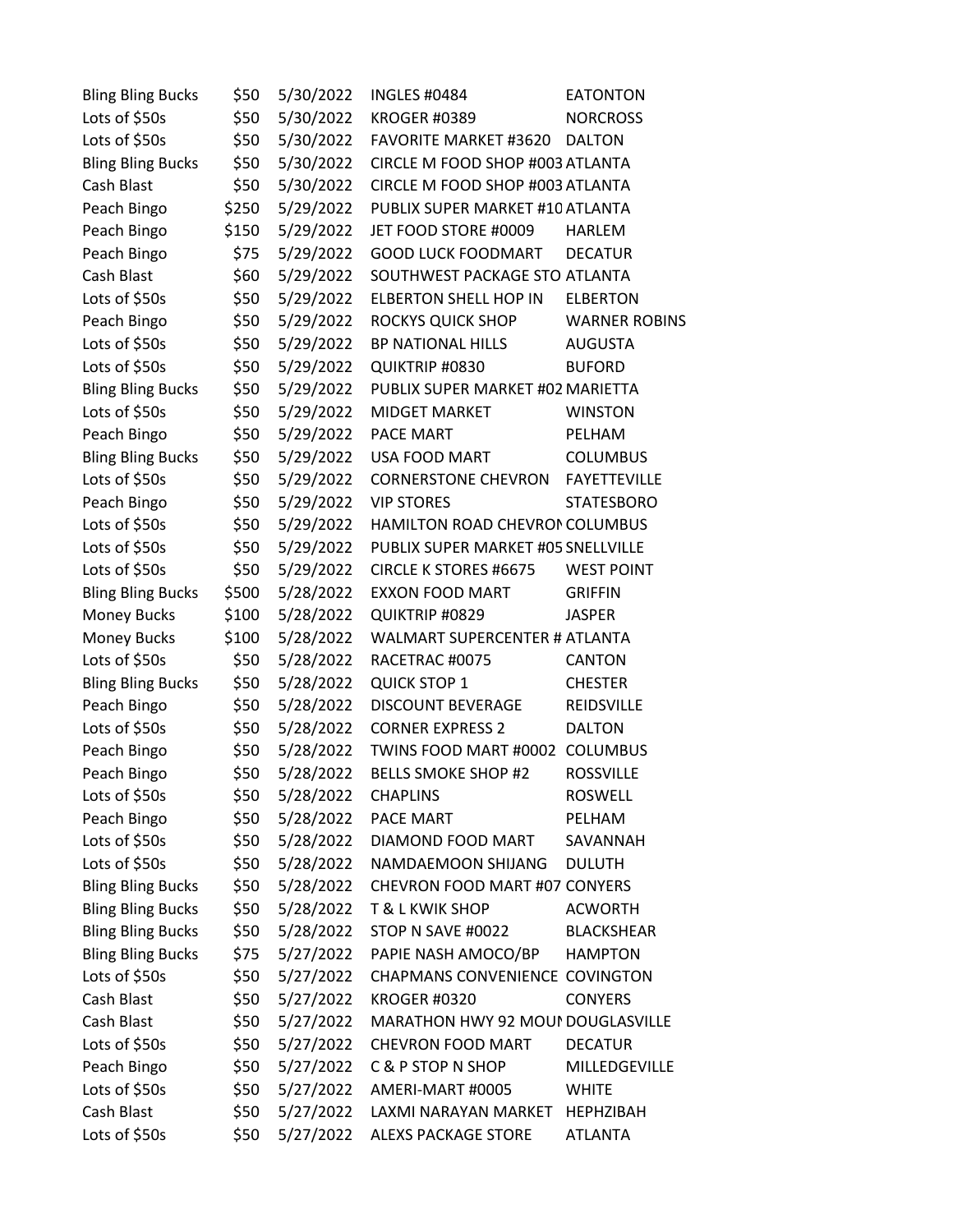| Lots of \$50s            | \$50  | 5/27/2022 | <b>WALMART SUPERCENTER # ROME</b>         |                     |
|--------------------------|-------|-----------|-------------------------------------------|---------------------|
| Peach Bingo              | \$50  | 5/27/2022 | <b>RED RABBIT</b>                         | <b>CRAWFORD</b>     |
| Lots of \$50s            | \$50  | 5/27/2022 | <b>HWY 36 SUPERETTE</b>                   | <b>JACKSON</b>      |
| Lots of \$50s            | \$50  | 5/27/2022 | RACEWAY #6920                             | <b>DORAVILLE</b>    |
| Lots of \$50s            | \$50  | 5/27/2022 | <b>CIRCLE K STORE #3604</b>               | <b>DALTON</b>       |
| <b>Bling Bling Bucks</b> | \$50  | 5/27/2022 | CIRCLE K STORES #6709                     | <b>COLUMBUS</b>     |
| Peach Bingo              | \$200 | 5/26/2022 | <b>FAST BREAK</b>                         | VALDOSTA            |
| Peach Bingo              | \$200 | 5/26/2022 | <b>SILVER CITY CHEVRON</b>                | DAWSONVILLE         |
| Peach Bingo              | \$150 | 5/26/2022 | SHAKTI FOOD MART                          | <b>AMERICUS</b>     |
| <b>Money Bucks</b>       | \$100 | 5/26/2022 | CHEVRON CONVENIENCE CIKENNESAW            |                     |
| Cash Blast               | \$100 | 5/26/2022 | DOUGLAS FOOD MART                         | <b>DOUGLASVILLE</b> |
| Peach Bingo              | \$75  | 5/26/2022 | FLASH FOODS #0299                         | SENOIA              |
| Peach Bingo              | \$75  | 5/26/2022 | <b>MULLIGANS BAR</b>                      | <b>BRUNSWICK</b>    |
| Lots of \$50s            | \$50  | 5/26/2022 | RINGGOLD GROCERY                          | <b>GRIFFIN</b>      |
| Lots of \$50s            | \$50  | 5/26/2022 | PUBLIX SUPER MARKET #04 JOHNS CREEK       |                     |
| Lots of \$50s            | \$50  | 5/26/2022 | PIT STOP #0028                            | PEACHTREE CITY      |
| Cash Blast               | \$50  | 5/26/2022 | SALEM RD SHELL                            | <b>COVINGTON</b>    |
| Lots of \$50s            | \$50  | 5/26/2022 | <b>QUICK MART CHEVRON</b>                 | <b>DULUTH</b>       |
| Lots of \$50s            | \$50  | 5/26/2022 | <b>SUNRISE MARKET</b>                     | <b>ROSSVILLE</b>    |
| <b>Bling Bling Bucks</b> | \$50  | 5/26/2022 | <b>COIN LAUNDRY</b>                       | <b>GAINESVILLE</b>  |
| Lots of \$50s            | \$50  | 5/26/2022 | CHEVRON CONVENIENCE STGREENSBORO          |                     |
| <b>Bling Bling Bucks</b> | \$50  | 5/26/2022 | BK FOOD MART                              | <b>ATLANTA</b>      |
| Lots of \$50s            | \$50  | 5/26/2022 | <b>DUNNS QUICK STOP</b>                   | <b>ROCKMART</b>     |
| Lots of \$50s            | \$50  | 5/26/2022 | <b>VICTORY STATION</b>                    | SAVANNAH            |
| Lots of \$50s            | \$50  | 5/26/2022 | DOUGLAS FOOD MART                         | DOUGLASVILLE        |
| <b>Bling Bling Bucks</b> | \$50  | 5/26/2022 | DOUGLAS FOOD MART                         | DOUGLASVILLE        |
| Lots of \$50s            | \$50  | 5/26/2022 | <b>EZ TRIP</b>                            | SMYRNA              |
| Slots of Fun             | \$250 | 5/25/2022 | S-MART                                    | <b>FAYETTEVILLE</b> |
| Peach Bingo              | \$200 | 5/25/2022 | AMOCO FOOD STORE                          | <b>OGLETHORPE</b>   |
| <b>CASHWORD</b>          | \$100 | 5/25/2022 | <b>QUICK MART</b>                         | <b>JONESBORO</b>    |
| Peach Bingo              | \$100 | 5/25/2022 | WALMART #4527                             | <b>WAYCROSS</b>     |
| Peach Bingo              | \$75  | 5/25/2022 | PETERS FOOD MART                          | SPARTA              |
| Peach Bingo              | \$75  | 5/25/2022 | <b>WESLEY CORNER</b>                      | <b>DALTON</b>       |
| Cash Blast               | \$60  | 5/25/2022 | AMOCO FOOD STORE                          | <b>OGLETHORPE</b>   |
| Cash Blast               | \$60  | 5/25/2022 | PUBLIX SUPER MARKET #08 MCDONOUGH         |                     |
| Cash Blast               | \$60  | 5/25/2022 | <b>JACKIE FOOD MART</b>                   | <b>WRENS</b>        |
| Lots of \$50s            | \$50  | 5/25/2022 | <b>GRAYSON HWY FOOD MAR LAWRENCEVILLE</b> |                     |
| Cash Blast               | \$50  | 5/25/2022 | AMOCO FOOD STORE                          | <b>OGLETHORPE</b>   |
| Lots of \$50s            | \$50  | 5/25/2022 | <b>SUNRISE MARKET</b>                     | <b>ROSSVILLE</b>    |
| <b>Bling Bling Bucks</b> | \$50  | 5/25/2022 | <b>CHEVRON FOOD MART</b>                  | ADAIRSVILLE         |
| Lots of \$50s            | \$50  | 5/25/2022 | PIT STOP #0007                            | RINGGOLD            |
| Lots of \$50s            | \$50  | 5/25/2022 | QUIKTRIP #0829                            | <b>JASPER</b>       |
| Cash Blast               | \$50  | 5/25/2022 | PICK N PAY                                | <b>HEPHZIBAH</b>    |
| <b>Bling Bling Bucks</b> | \$50  | 5/25/2022 | <b>KROGER #0491</b>                       | <b>ATLANTA</b>      |
| Slots of Fun             | \$50  | 5/25/2022 | <b>WALMART SUPERCENTER # CARROLLTON</b>   |                     |
| Slots of Fun             | \$50  | 5/25/2022 | <b>WALMART SUPERCENTER # CARROLLTON</b>   |                     |
| Lots of \$50s            | \$50  | 5/25/2022 | <b>PUBLIX #1685</b>                       | <b>WINDER</b>       |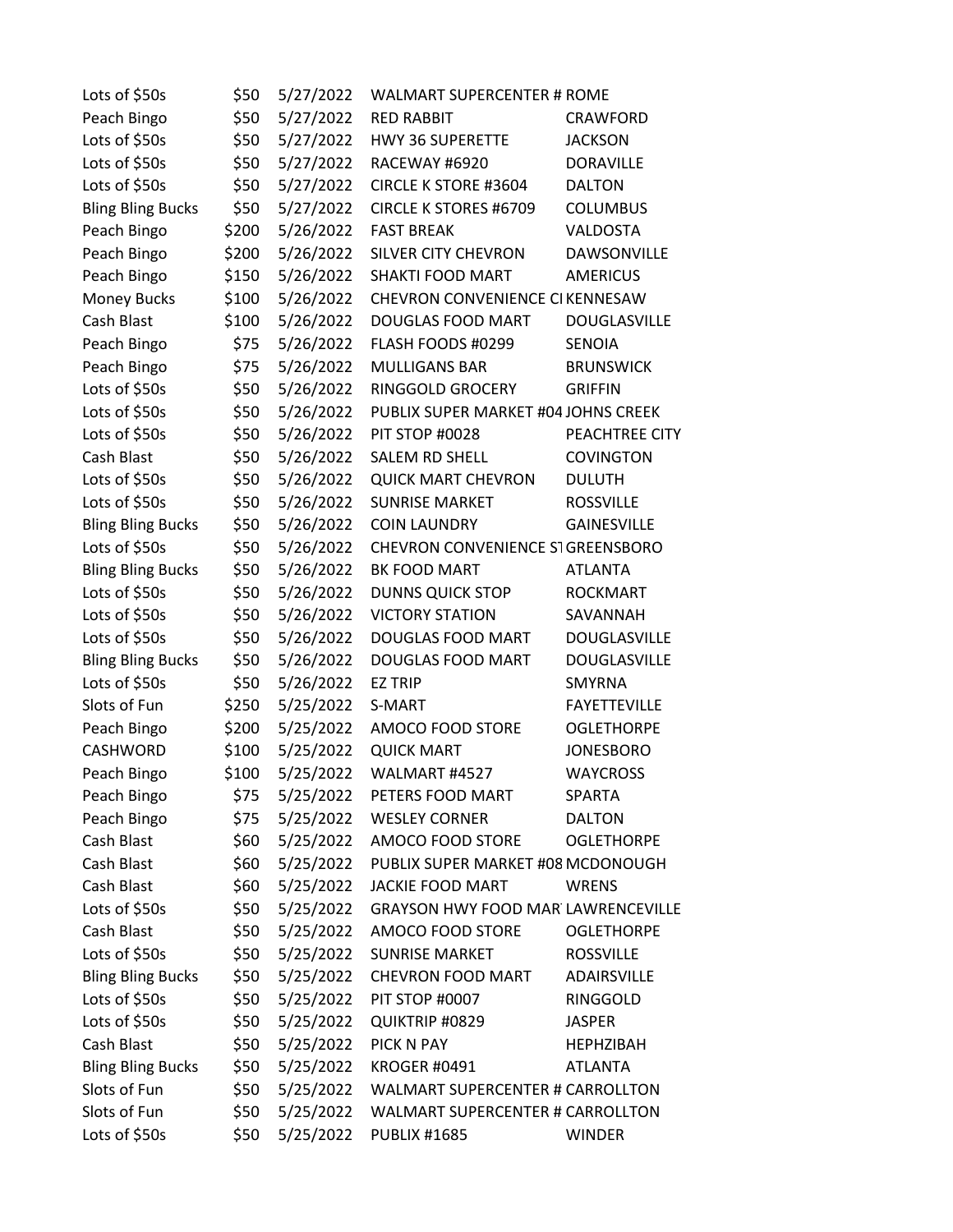| <b>Bling Bling Bucks</b> | \$50  | 5/25/2022 | <b>MARKET STREET</b>              | <b>DALTON</b>         |
|--------------------------|-------|-----------|-----------------------------------|-----------------------|
| <b>Bling Bling Bucks</b> | \$50  | 5/25/2022 | <b>CITGO FOOD MART</b>            | RIVERDALE             |
| Cash Blast               | \$50  | 5/25/2022 | CHEVRON FOOD MART #07 CONYERS     |                       |
| <b>Bling Bling Bucks</b> | \$50  | 5/25/2022 | QUIKTRIP #0753                    | KENNESAW              |
| Peach Bingo              | \$200 | 5/24/2022 | <b>CRABAPPLE FOOD MART</b>        | <b>ROSWELL</b>        |
| Cash Blast               | \$150 | 5/24/2022 | <b>BP FOOD MART</b>               | <b>ATLANTA</b>        |
| CASHWORD                 | \$100 | 5/24/2022 | CHOOSES #0001                     | KINGSLAND             |
| Slots of Fun             | \$100 | 5/24/2022 | <b>INGLES #0089</b>               | <b>DALLAS</b>         |
| Peach Bingo              | \$75  | 5/24/2022 | <b>SNAPPY FOOD</b>                | <b>BRUNSWICK</b>      |
| Peach Bingo              | \$75  | 5/24/2022 | KINGSLAND GROCERY                 | KINGSLAND             |
| Cash Blast               | \$60  | 5/24/2022 | BP FOOD MART                      | <b>ATLANTA</b>        |
| Lots of \$50s            | \$50  | 5/24/2022 | KROGER #0418                      | SAVANNAH              |
| Cash Blast               | \$50  | 5/24/2022 | QUICK BUYS #0051                  | <b>BAINBRIDGE</b>     |
| <b>Bling Bling Bucks</b> | \$50  | 5/24/2022 | <b>LAS LOMAS</b>                  | <b>BAINBRIDGE</b>     |
| <b>Bling Bling Bucks</b> | \$50  | 5/24/2022 | <b>CHEVRON FOOD MART</b>          | ADAIRSVILLE           |
| Lots of \$50s            | \$50  | 5/24/2022 | <b>WALMART SUPERCENTER # ROME</b> |                       |
| <b>Bling Bling Bucks</b> | \$50  | 5/24/2022 | RACETRAC #2514                    | <b>MCDONOUGH</b>      |
| Lots of \$50s            | \$50  | 5/24/2022 | THE CLOUD HOUSE                   | <b>DALTON</b>         |
| <b>Bling Bling Bucks</b> | \$50  | 5/24/2022 | ROADRUNNER CAFE                   | <b>AUGUSTA</b>        |
| Lots of \$50s            | \$50  | 5/24/2022 | NORTHSIDE EZMARKET                | <b>ATLANTA</b>        |
| <b>Bling Bling Bucks</b> | \$50  | 5/24/2022 | RACETRAC #0434                    | KENNESAW              |
| Lots of \$50s            | \$50  | 5/24/2022 | QUIK MART #0025                   | <b>MOULTRIE</b>       |
| <b>Bling Bling Bucks</b> | \$50  | 5/24/2022 | DOUGLAS FOOD MART                 | <b>DOUGLASVILLE</b>   |
| Lots of \$50s            | \$50  | 5/24/2022 | <b>CIRCLE K STORE #3590</b>       | <b>DALTON</b>         |
| Peach Bingo              | \$150 | 5/23/2022 | <b>HALS PACKAGE STORE</b>         | <b>DECATUR</b>        |
| Slots of Fun             | \$100 | 5/23/2022 | CIRCLE M FOOD SHOP #005 DALLAS    |                       |
| CASHWORD                 | \$100 | 5/23/2022 | ROADRUNNER CONVENIEN NEWNAN       |                       |
| <b>Bling Bling Bucks</b> | \$100 | 5/23/2022 | <b>CURRY CREEK SHELL</b>          | <b>JEFFERSON</b>      |
| Peach Bingo              | \$75  | 5/23/2022 | WINN DIXIE #0067                  | <b>BRUNSWICK</b>      |
| <b>Bling Bling Bucks</b> | \$75  | 5/23/2022 | <b>KROGER #0697</b>               | SAVANNAH              |
| Lots of \$50s            | \$50  | 5/23/2022 | <b>COLBERT FOOD MART</b>          | <b>COLBERT</b>        |
| <b>Bling Bling Bucks</b> | \$50  | 5/23/2022 | <b>HUCKABY'S</b>                  | <b>BROOKS</b>         |
| <b>Bling Bling Bucks</b> | \$50  | 5/23/2022 | HUCKABY'S                         | <b>BROOKS</b>         |
| <b>Bling Bling Bucks</b> | \$50  | 5/23/2022 | <b>HUCKABY'S</b>                  | <b>BROOKS</b>         |
| <b>Bling Bling Bucks</b> | \$50  | 5/23/2022 | SHELL FOOD MART                   | <b>RICEBORO</b>       |
| Lots of \$50s            | \$50  | 5/23/2022 | <b>COLBERT FOOD MART</b>          | <b>COLBERT</b>        |
| Cash Blast               | \$50  | 5/23/2022 | PICK N PAY                        | <b>HEPHZIBAH</b>      |
| Cash Blast               | \$50  | 5/23/2022 | <b>SMOKE SHOP</b>                 | DONALSONVILLE         |
| <b>Bling Bling Bucks</b> | \$50  | 5/23/2022 | PARTY PACKAGE L STORE             | <b>HINESVILLE</b>     |
| Cash Blast               | \$50  | 5/23/2022 | PARTY PACKAGE L STORE             | <b>HINESVILLE</b>     |
| Lots of \$50s            | \$50  | 5/23/2022 | <b>INGLES #0421</b>               | <b>STONE MOUNTAIN</b> |
| Lots of \$50s            | \$50  | 5/23/2022 | <b>CIRCLE K STORE #3612</b>       | <b>COHUTTA</b>        |
| Cash Blast               | \$50  | 5/23/2022 | PACE STREET BP                    | <b>COVINGTON</b>      |
| Peach Bingo              | \$200 | 5/22/2022 | SHOP N GO                         | ELLAVILLE             |
| Peach Bingo              | \$150 | 5/22/2022 | PARKERS #13                       | SAVANNAH              |
| Peach Bingo              | \$100 | 5/22/2022 | WAYFIELD FOODS #0011              | <b>COLLEGE PARK</b>   |
| Slots of Fun             | \$100 | 5/22/2022 | PUBLIX SUPER MARKET #07 LITHONIA  |                       |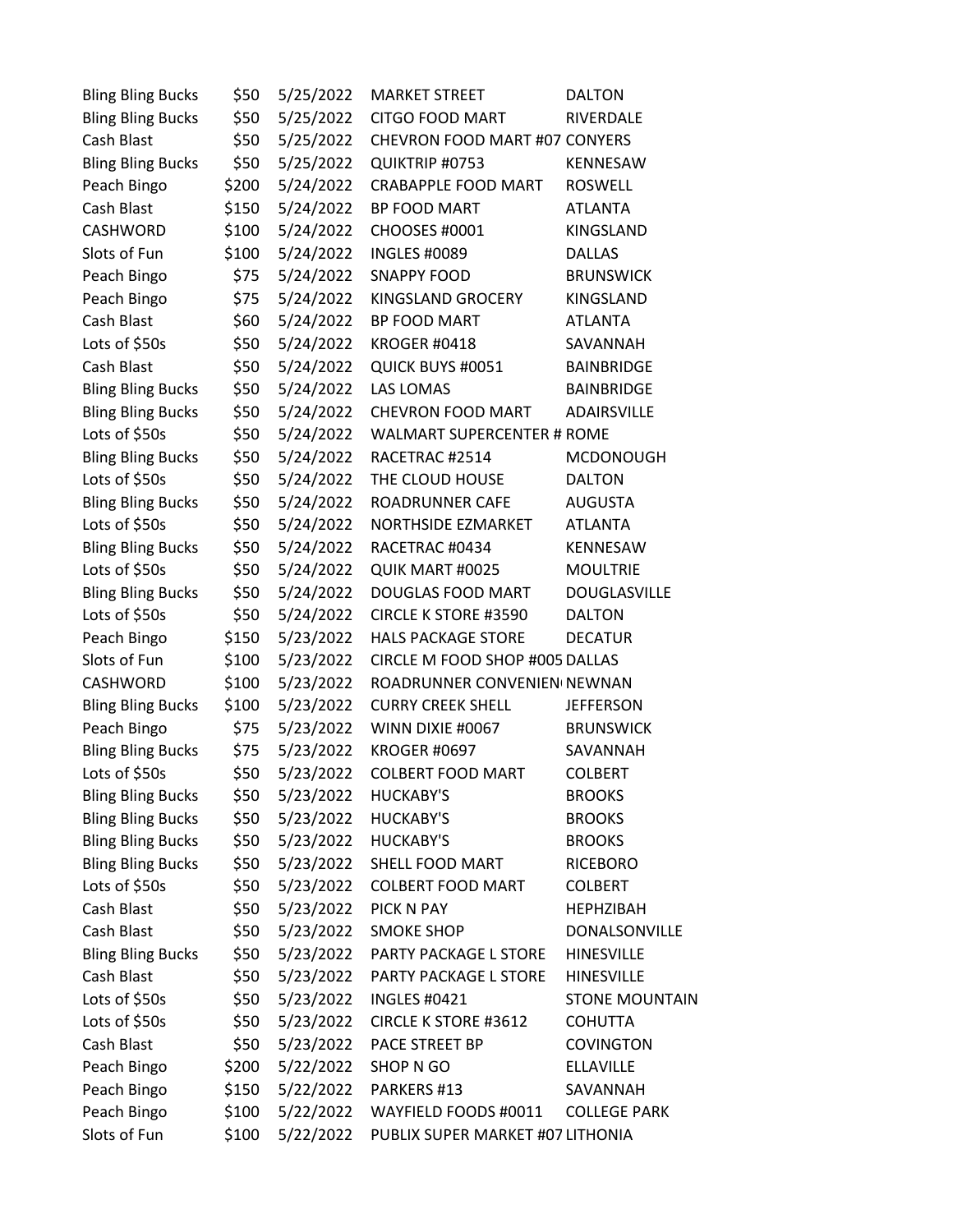| Cash Blast               | \$100 | 5/22/2022 | MARATHON HWY 92 MOUI DOUGLASVILLE   |                      |
|--------------------------|-------|-----------|-------------------------------------|----------------------|
| Cash Blast               | \$100 | 5/22/2022 | <b>CITGO FOOD MART</b>              | <b>AUSTELL</b>       |
| Cash Blast               | \$100 | 5/22/2022 | QUIKTRIP #0785                      | <b>BUFORD</b>        |
| Peach Bingo              | \$100 | 5/22/2022 | <b>MINI MART</b>                    | SWAINSBORO           |
| <b>Bling Bling Bucks</b> | \$50  | 5/22/2022 | <b>HUCKABY'S</b>                    | <b>BROOKS</b>        |
| Lots of \$50s            | \$50  | 5/22/2022 | RACETRAC #0633                      | <b>SMYRNA</b>        |
| Slots of Fun             | \$50  | 5/22/2022 | DAWSON FOOD MART                    | <b>COLUMBUS</b>      |
| Cash Blast               | \$50  | 5/22/2022 | MARATHON HWY 92 MOUI DOUGLASVILLE   |                      |
| Lots of \$50s            | \$50  | 5/22/2022 | <b>SUNRISE MARKET</b>               | <b>ROSSVILLE</b>     |
| Lots of \$50s            | \$50  | 5/22/2022 | <b>RONS FOOD MART</b>               | <b>FORT VALLEY</b>   |
| Lots of \$50s            | \$50  | 5/22/2022 | <b>SUNRISE MARKET</b>               | <b>ROSSVILLE</b>     |
| <b>Bling Bling Bucks</b> | \$50  | 5/22/2022 | MARATHON HWY 92 MOUI DOUGLASVILLE   |                      |
| <b>Bling Bling Bucks</b> | \$50  | 5/22/2022 | HAPPY FOOD MART                     | <b>LITHONIA</b>      |
| <b>Bling Bling Bucks</b> | \$50  | 5/22/2022 | PARTY PACKAGE L STORE               | <b>HINESVILLE</b>    |
| Lots of \$50s            | \$50  | 5/22/2022 | DAMASCUS FOOD MART                  | <b>DAMASCUS</b>      |
| Lots of \$50s            | \$50  | 5/22/2022 | WALMART SUPERCENTER # LAWRENCEVILLE |                      |
| Lots of \$50s            | \$50  | 5/22/2022 | DIP N DASH                          | <b>ELLABELLE</b>     |
| <b>Bling Bling Bucks</b> | \$50  | 5/22/2022 | <b>FOOD LION #2150</b>              | SAVANNAH             |
| <b>Bling Bling Bucks</b> | \$50  | 5/22/2022 | <b>ANDYS CORNER</b>                 | <b>TUNNEL HILL</b>   |
| Peach Bingo              | \$200 | 5/21/2022 | <b>ROME MARATHON</b>                | <b>ROME</b>          |
| Money Bucks              | \$100 | 5/21/2022 | CHOOSES #0001                       | KINGSLAND            |
| <b>Money Bucks</b>       | \$100 | 5/21/2022 | <b>SMOKE SHOP</b>                   | DONALSONVILLE        |
| Cash Blast               | \$100 | 5/21/2022 | PARTY PACKAGE L STORE               | <b>HINESVILLE</b>    |
| Lots of \$50s            | \$50  | 5/21/2022 | <b>CITGO FOOD MART</b>              | SNELLVILLE           |
| Lots of \$50s            | \$50  | 5/21/2022 | <b>NORTH RIVER TAVERN</b>           | <b>SANDY SPRINGS</b> |
| Lots of \$50s            | \$50  | 5/21/2022 | DAWSON FOOD MART                    | <b>COLUMBUS</b>      |
| Lots of \$50s            | \$50  | 5/21/2022 | DASH FOOD MART                      | <b>BRUNSWICK</b>     |
| Lots of \$50s            | \$50  | 5/21/2022 | FLOYD FOOD SHOP                     | <b>MABLETON</b>      |
| Peach Bingo              | \$50  | 5/21/2022 | JP LAKE DOW                         | <b>MCDONOUGH</b>     |
| <b>Bling Bling Bucks</b> | \$50  | 5/21/2022 | LOTTO FOOD MART                     | <b>CEDARTOWN</b>     |
| <b>Bling Bling Bucks</b> | \$50  | 5/21/2022 | <b>JACKIE FOOD MART</b>             | <b>WRENS</b>         |
| <b>Bling Bling Bucks</b> | \$50  | 5/21/2022 | <b>CITGO FOOD MART</b>              | RIVERDALE            |
| Peach Bingo              | \$200 | 5/20/2022 | <b>QUICK STOP</b>                   | <b>COMER</b>         |
| Peach Bingo              | \$100 | 5/20/2022 | DOUGLAS FOOD MART                   | <b>DOUGLASVILLE</b>  |
| Peach Bingo              | \$100 | 5/20/2022 | <b>KROGER #0440</b>                 | LAWRENCEVILLE        |
| <b>Bling Bling Bucks</b> | \$75  | 5/20/2022 | RACETRAC #0256                      | SMYRNA               |
| Cash Blast               | \$60  | 5/20/2022 | QUICK BUYS #0051                    | <b>BAINBRIDGE</b>    |
| Cash Blast               | \$60  | 5/20/2022 | <b>STOP N BUY</b>                   | <b>BAINBRIDGE</b>    |
| Lots of \$50s            | \$50  | 5/20/2022 | IN N OUT                            | WAYNESBORO           |
| <b>Bling Bling Bucks</b> | \$50  | 5/20/2022 | <b>CROSSROAD QUICK STOP</b>         | <b>VILLA RICA</b>    |
| <b>Bling Bling Bucks</b> | \$50  | 5/20/2022 | RACETRAC #2514                      | <b>MCDONOUGH</b>     |
| <b>Bling Bling Bucks</b> | \$50  | 5/20/2022 | <b>CITGO FOOD MART</b>              | SNELLVILLE           |
| Lots of \$50s            | \$50  | 5/20/2022 | <b>NIFTY FOODS</b>                  | MORELAND             |
| Peach Bingo              | \$50  | 5/20/2022 | <b>LAKESIDE SHELL</b>               | <b>NEWNAN</b>        |
| Lots of \$50s            | \$50  | 5/20/2022 | <b>FAST TRACK</b>                   | <b>GLENNVILLE</b>    |
| Cash Blast               | \$50  | 5/20/2022 | PUBLIX SUPER MARKET #02 MARIETTA    |                      |
| Lots of \$50s            | \$50  | 5/20/2022 | <b>KROGER #0641</b>                 | <b>BONAIRE</b>       |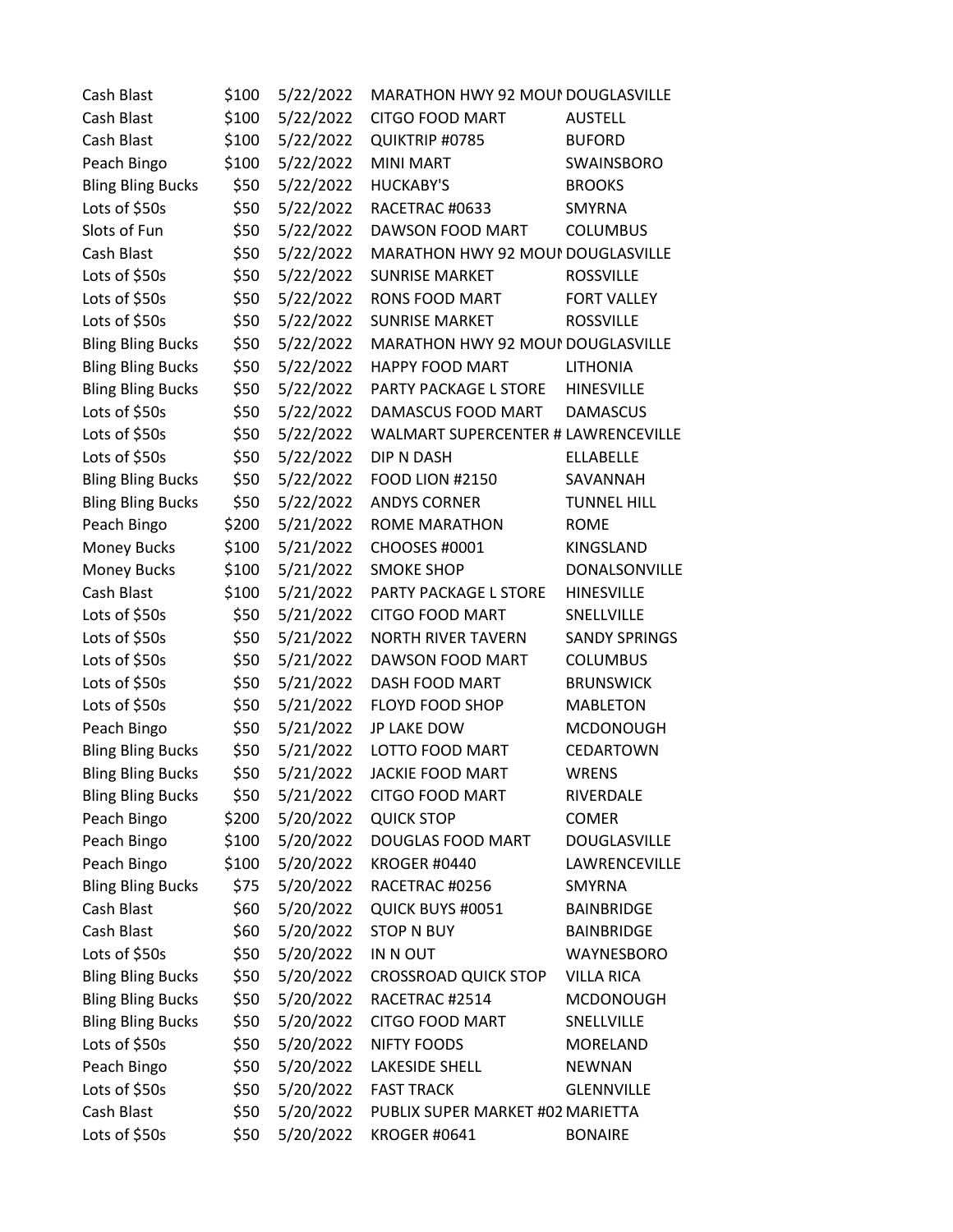| Lots of \$50s            | \$50  | 5/20/2022 | <b>CHAPLINS</b>                         | <b>ROSWELL</b>      |
|--------------------------|-------|-----------|-----------------------------------------|---------------------|
| Lots of \$50s            | \$50  | 5/20/2022 | <b>DOODLES BILLIARDS</b>                | <b>RINCON</b>       |
| <b>Bling Bling Bucks</b> | \$50  | 5/20/2022 | ROADRUNNER CAFE                         | <b>AUGUSTA</b>      |
| Lots of \$50s            | \$50  | 5/20/2022 | ORCHARD HILL FOOD MARTGRIFFIN           |                     |
| Cash Blast               | \$50  | 5/20/2022 | <b>REIDS DELI</b>                       | <b>MABLETON</b>     |
| Peach Bingo              | \$50  | 5/20/2022 | <b>KROGER #0320</b>                     | <b>CONYERS</b>      |
| Cash Blast               | \$50  | 5/20/2022 | MARATHON FOOD MART                      | <b>JENKINSBURG</b>  |
| Lots of \$50s            | \$50  | 5/20/2022 | QUIKTRIP #0803                          | <b>ROSWELL</b>      |
| Lots of \$50s            | \$50  | 5/20/2022 | <b>SMOKE SHOP</b>                       | DONALSONVILLE       |
| <b>Bling Bling Bucks</b> | \$50  | 5/20/2022 | THE CORNER STORE                        | PINE MOUNTAIN       |
| Peach Bingo              | \$50  | 5/20/2022 | ADEN'S MINIT MARKET #00 ALAMO           |                     |
| <b>Bling Bling Bucks</b> | \$50  | 5/20/2022 | <b>CUES BILLIARDS</b>                   | MARIETTA            |
| <b>Bling Bling Bucks</b> | \$50  | 5/20/2022 | <b>CUES BILLIARDS</b>                   | <b>MARIETTA</b>     |
| Peach Bingo              | \$150 | 5/19/2022 | <b>QUICK SHOP</b>                       | CARROLLTON          |
| Money Bucks              | \$100 | 5/19/2022 | <b>KWIK STOP</b>                        | <b>COVINGTON</b>    |
| <b>Bling Bling Bucks</b> | \$100 | 5/19/2022 | SHELL FOOD STORE #1                     | SNELLVILLE          |
| Lots of \$50s            | \$50  | 5/19/2022 | RACE TRAC #2318                         | PEACHTREE CITY      |
| <b>Bling Bling Bucks</b> | \$50  | 5/19/2022 | CROMWELL ROAD LIBERTY COVINGTON         |                     |
| Lots of \$50s            | \$50  | 5/19/2022 | <b>SUNRISE MARKET</b>                   | <b>ROSSVILLE</b>    |
| Lots of \$50s            | \$50  | 5/19/2022 | <b>SUNRISE MARKET</b>                   | <b>ROSSVILLE</b>    |
| Lots of \$50s            | \$50  | 5/19/2022 | <b>VARNELL STORE</b>                    | <b>DALTON</b>       |
| <b>Bling Bling Bucks</b> | \$50  | 5/19/2022 | PUBLIX SUPER MARKET #06 DECATUR         |                     |
| Peach Bingo              | \$50  | 5/19/2022 | DOLLAR PLUS FOOD MART DECATUR           |                     |
| Lots of \$50s            | \$50  | 5/19/2022 | <b>MILLEN BAY STATION</b>               | <b>MILLEN</b>       |
| <b>Bling Bling Bucks</b> | \$50  | 5/19/2022 | QUICK BUYS #0051                        | <b>BAINBRIDGE</b>   |
| Lots of \$50s            | \$50  | 5/19/2022 | WALMART SUPERCENTER # LAFAYETTE         |                     |
| <b>Bling Bling Bucks</b> | \$50  | 5/19/2022 | PAPIE NASH AMOCO/BP                     | <b>HAMPTON</b>      |
| Lots of \$50s            | \$50  | 5/19/2022 | FAST FILL FOOD MART                     | <b>CHATSWORTH</b>   |
| Lots of \$50s            | \$50  | 5/19/2022 | <b>RACE EXPRESS</b>                     | <b>JACKSON</b>      |
| <b>Bling Bling Bucks</b> | \$50  | 5/19/2022 | DOUGLAS FOOD MART                       | <b>DOUGLASVILLE</b> |
| <b>Bling Bling Bucks</b> | \$50  | 5/19/2022 | <b>VALERO FOOD MART</b>                 | <b>MANCHESTER</b>   |
| <b>Bling Bling Bucks</b> | \$50  | 5/19/2022 | PARTY PACKAGE L STORE                   | <b>HINESVILLE</b>   |
| Lots of \$50s            | \$50  | 5/19/2022 | VILLA RICA AMOCO                        | <b>VILLA RICA</b>   |
| Lots of \$50s            | \$50  | 5/19/2022 | CHUS CONVENIENCE MART RICHMOND HILL     |                     |
| Lots of \$50s            | \$50  | 5/19/2022 | ALL AMERICAN PACKAGE STATLANTA          |                     |
| Lots of \$50s            | \$50  | 5/19/2022 | <b>CIRCLE K STORES #6699</b>            | <b>HAMILTON</b>     |
| <b>Bling Bling Bucks</b> | \$50  | 5/19/2022 | LITTLE DEBBIES BAR & GRILIWARNER ROBINS |                     |
| Money Bucks              | \$100 | 5/18/2022 | <b>SHOP RITE</b>                        | <b>AMERICUS</b>     |
| Peach Bingo              | \$100 | 5/18/2022 | <b>NEEDS #0002</b>                      | <b>ALBANY</b>       |
| Money Bucks              | \$100 | 5/18/2022 | <b>TOPPS BAR &amp; GRILL</b>            | <b>DOUGLASVILLE</b> |
| <b>Bling Bling Bucks</b> | \$75  | 5/18/2022 | <b>HUCKABY'S</b>                        | <b>BROOKS</b>       |
| Peach Bingo              | \$75  | 5/18/2022 | RACETRAC #0094                          | LAWRENCEVILLE       |
| Cash Blast               | \$60  | 5/18/2022 | MARATHON HWY 92 MOUI DOUGLASVILLE       |                     |
| <b>Bling Bling Bucks</b> | \$50  | 5/18/2022 | <b>QUICK STOP 1</b>                     | <b>CHESTER</b>      |
| Slots of Fun             | \$50  | 5/18/2022 | <b>SHOP RITE</b>                        | <b>AMERICUS</b>     |
| Lots of \$50s            | \$50  | 5/18/2022 | <b>QUICK STOP</b>                       | <b>THOMASTON</b>    |
| <b>Bling Bling Bucks</b> | \$50  | 5/18/2022 | <b>INGLES #0445</b>                     | ELLENWOOD           |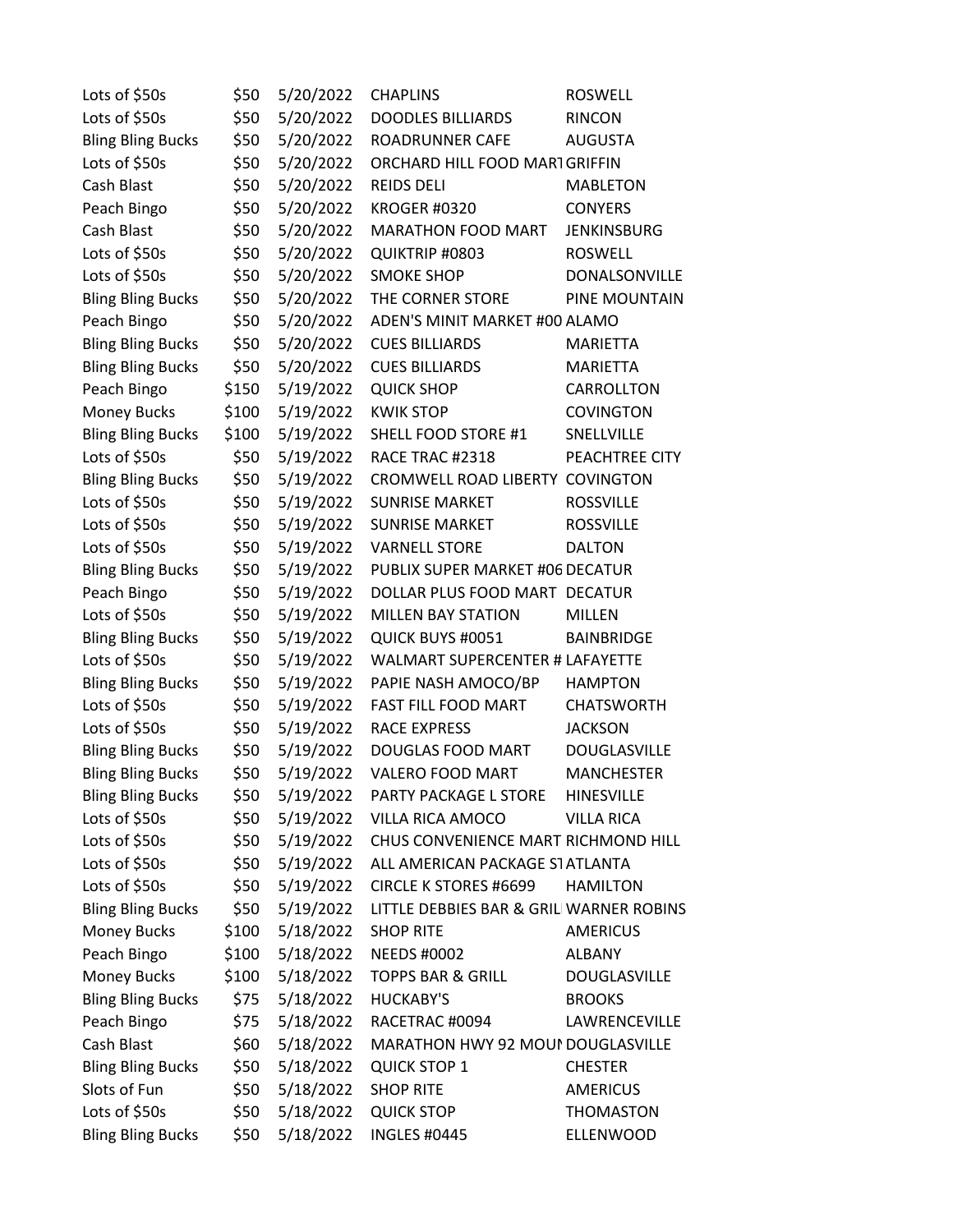| <b>Bling Bling Bucks</b> | \$50  | 5/18/2022 | <b>DEVI FOOD MART</b>               | <b>PERRY</b>        |
|--------------------------|-------|-----------|-------------------------------------|---------------------|
| Lots of \$50s            | \$50  | 5/18/2022 | 2235 SHELL LLC                      | <b>NEWNAN</b>       |
| <b>Bling Bling Bucks</b> | \$50  | 5/18/2022 | LA CASA                             | <b>FOREST PARK</b>  |
| Peach Bingo              | \$50  | 5/18/2022 | <b>ZOO TAVERN</b>                   | <b>LILBURN</b>      |
| <b>Bling Bling Bucks</b> | \$50  | 5/18/2022 | NAMDAEMOON SHIJANG                  | <b>DULUTH</b>       |
| Peach Bingo              | \$50  | 5/18/2022 | <b>CASEY'S FOOD MART</b>            | <b>EATONTON</b>     |
| Cash Blast               | \$50  | 5/18/2022 | QUIKTRIP #0801                      | <b>WOODSTOCK</b>    |
| Lots of \$50s            | \$50  | 5/18/2022 | QUIKTRIP #0714                      | <b>NORCROSS</b>     |
| Peach Bingo              | \$200 | 5/17/2022 | MEGA STAR FOOD MART #7RINGGOLD      |                     |
| Cash Blast               | \$150 | 5/17/2022 | MARATHON HWY 92 MOUI DOUGLASVILLE   |                     |
| Peach Bingo              | \$100 | 5/17/2022 | CHEVRON HILL TOP FOOD NALPHARETTA   |                     |
| Lots of \$50s            | \$50  | 5/17/2022 | <b>COLBERT FOOD MART</b>            | <b>COLBERT</b>      |
| <b>Bling Bling Bucks</b> | \$50  | 5/17/2022 | BP MEADOW CHURCH RD                 | <b>DULUTH</b>       |
| Cash Blast               | \$50  | 5/17/2022 | MARATHON HWY 92 MOUI DOUGLASVILLE   |                     |
| Peach Bingo              | \$50  | 5/17/2022 | OM FOOD MART                        | <b>FOLKSTON</b>     |
| Lots of \$50s            | \$50  | 5/17/2022 | <b>SUNRISE MARKET</b>               | <b>ROSSVILLE</b>    |
| Lots of \$50s            | \$50  | 5/17/2022 | RACETRAC #2354                      | SNELLVILLE          |
| <b>Bling Bling Bucks</b> | \$50  | 5/17/2022 | <b>GREENVILLE FOOD MART</b>         | LAGRANGE            |
| <b>Bling Bling Bucks</b> | \$50  | 5/17/2022 | PARTY PACKAGE L STORE               | <b>HINESVILLE</b>   |
| <b>Bling Bling Bucks</b> | \$50  | 5/17/2022 | PARTY PACKAGE L STORE               | <b>HINESVILLE</b>   |
| Peach Bingo              | \$50  | 5/17/2022 | PRESTO BP FOOD MART                 | <b>COMMERCE</b>     |
| Lots of \$50s            | \$50  | 5/17/2022 | <b>INGLES #0497</b>                 | <b>WRENS</b>        |
| <b>Bling Bling Bucks</b> | \$50  | 5/17/2022 | <b>SUPER MINI MART</b>              | <b>AUGUSTA</b>      |
| Peach Bingo              | \$50  | 5/17/2022 | <b>FOOD CENTER</b>                  | <b>VILLA RICA</b>   |
| Lots of \$50s            | \$50  | 5/17/2022 | <b>PUBLIX #1772</b>                 | <b>TUCKER</b>       |
| <b>Bling Bling Bucks</b> | \$50  | 5/17/2022 | ZTS FOOD MART                       | <b>ATLANTA</b>      |
| Lots of \$50s            | \$50  | 5/17/2022 | <b>WALMART SUPERCENTER # EVANS</b>  |                     |
| <b>Bling Bling Bucks</b> | \$50  | 5/17/2022 | CHEVRON FOOD MART                   | KENNESAW            |
| <b>Bling Bling Bucks</b> | \$50  | 5/17/2022 | DOUGLAS FOOD MART                   | <b>DOUGLASVILLE</b> |
| Slots of Fun             | \$50  | 5/17/2022 | <b>GET IT TO GO</b>                 | <b>AUGUSTA</b>      |
| <b>Bling Bling Bucks</b> | \$50  | 5/17/2022 | <b>WALMART SUPERCENTER # ALBANY</b> |                     |
| Peach Bingo              | \$150 | 5/16/2022 | RACEWAY #0947                       | <b>TOCCOA</b>       |
| <b>Bling Bling Bucks</b> | \$75  | 5/16/2022 | NORTH ROME LIQUOR STOI ROME         |                     |
| Peach Bingo              | \$75  | 5/16/2022 | <b>CUES BILLIARDS</b>               | MARIETTA            |
| Electric 8s              | \$58  | 5/16/2022 | FAST FUEL 319                       | <b>THOMASVILLE</b>  |
| Cash Blast               | \$50  | 5/16/2022 | <b>ONE STOP</b>                     | <b>VALDOSTA</b>     |
| Cash Blast               | \$50  | 5/16/2022 | PUBLIX SUPER MARKET #04 COLUMBUS    |                     |
| Lots of \$50s            | \$50  | 5/16/2022 | AMERI-MART #0005                    | <b>WHITE</b>        |
| Lots of \$50s            | \$50  | 5/16/2022 | <b>SUNRISE MARKET</b>               | <b>ROSSVILLE</b>    |
| <b>Bling Bling Bucks</b> | \$50  | 5/16/2022 | <b>JD FOOD MART</b>                 | <b>NEWNAN</b>       |
| Lots of \$50s            | \$50  | 5/16/2022 | WALTER F GEORGE VFW PC HINESVILLE   |                     |
| Lots of \$50s            | \$50  | 5/16/2022 | <b>WALMART SUPERCENTER # ALBANY</b> |                     |
| Peach Bingo              | \$50  | 5/16/2022 | <b>QUICK CHANGE #16</b>             | VALDOSTA            |
| Cash Blast               | \$50  | 5/16/2022 | <b>RED APPLE</b>                    | <b>BARNESVILLE</b>  |
| Cash Blast               | \$50  | 5/16/2022 | DOUGLAS FOOD MART                   | DOUGLASVILLE        |
| Lots of \$50s            | \$50  | 5/16/2022 | <b>CASH NOW</b>                     | <b>MILLEN</b>       |
| Lots of \$50s            | \$50  | 5/16/2022 | <b>SUPER EXPRESS 4</b>              | <b>EVANS</b>        |